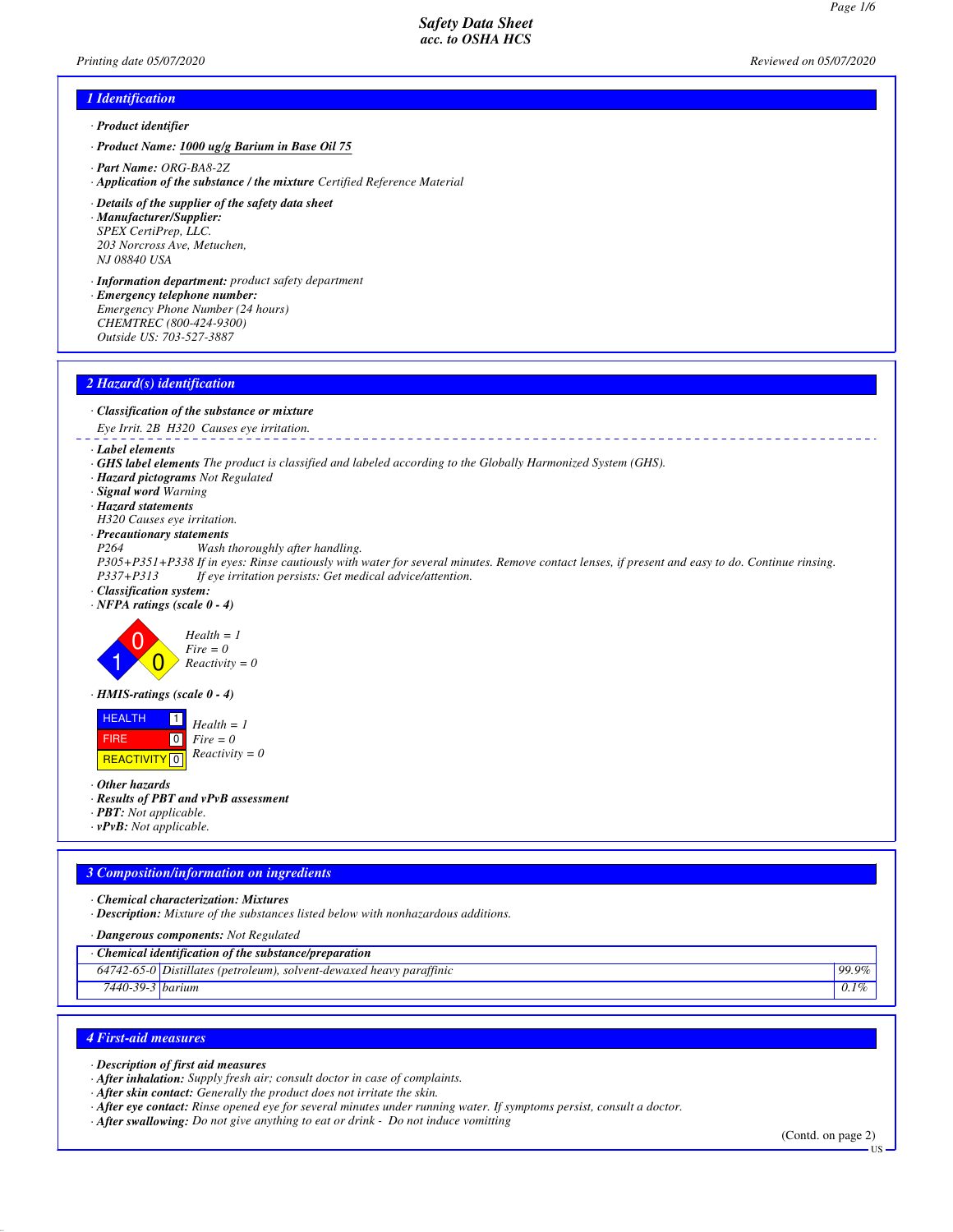*Printing date 05/07/2020 Reviewed on 05/07/2020*

*Product Name: 1000 ug/g Barium in Base Oil 75*

(Contd. of page 1)

- *· Information for Doctor:*
- *· Most important symptoms and effects, both acute and delayed No further relevant information available.*
- *· Indication of any immediate medical attention and special treatment needed No further relevant information available.*

### *5 Fire-fighting measures*

- *· Extinguishing media*
- *· Suitable extinguishing agents: Use fire fighting measures that suit the environment.*
- *· Special hazards arising from the substance or mixture No further relevant information available.*
- *· Advice for firefighters*
- *· Protective equipment: No special measures required.*

#### *6 Accidental release measures*

- *· Personal precautions, protective equipment and emergency procedures Not required.*
- *· Environmental precautions: No special measures required.*
- *· Methods and material for containment and cleaning up:*
- *Absorb with liquid-binding material (sand, diatomite, acid binders, universal binders, sawdust).*
- *· Reference to other sections*
- *See Section 7 for information on safe handling.*
- *See Section 8 for information on personal protection equipment.*
- *See Section 13 for disposal information.*
- *· Protective Action Criteria for Chemicals*

| $-$ PAC-1:       |                                                                        |                           |  |  |
|------------------|------------------------------------------------------------------------|---------------------------|--|--|
|                  | $64742-65-0$ Distillates (petroleum), solvent-dewaxed heavy paraffinic | $140$ mg/m <sup>3</sup>   |  |  |
| 7440-39-3 barium |                                                                        | $1.5$ mg/m <sup>3</sup>   |  |  |
| $PAC-2$ :        |                                                                        |                           |  |  |
|                  | 64742-65-0 Distillates (petroleum), solvent-dewaxed heavy paraffinic   | $1,500$ mg/m <sup>3</sup> |  |  |
| 7440-39-3 barium |                                                                        | $180$ mg/m <sup>3</sup>   |  |  |
| $PAC-3$ :        |                                                                        |                           |  |  |
|                  | 64742-65-0 Distillates (petroleum), solvent-dewaxed heavy paraffinic   | $8,900$ mg/m <sup>3</sup> |  |  |
| 7440-39-3 barium |                                                                        | $1,100$ mg/m <sup>3</sup> |  |  |

### *7 Handling and storage*

- *· Precautions for safe handling No special precautions are necessary if used correctly.*
- *· Information about protection against explosions and fires: No special measures required.*
- *· Conditions for safe storage, including any incompatibilities*
- *· Storage:*
- *· Requirements to be met by storerooms and receptacles: No special requirements.*
- *· Information about storage in one common storage facility: Not required.*
- *· Further information about storage conditions: Keep receptacle tightly sealed.*
- *· Specific end use(s) No further relevant information available.*

# *8 Exposure controls/personal protection*

*· Additional information about design of technical systems: No further data; see item 7.*

*· Control parameters*

- *· Components with limit values that require monitoring at the workplace:*
- *The product does not contain any relevant quantities of materials with critical values that have to be monitored at the workplace.*
- *· Additional information: The lists that were valid during the creation were used as basis.*
- *· Exposure controls*
- *· Personal protective equipment:*
- *· General protective and hygienic measures:*
- *Keep away from foodstuffs, beverages and feed. Immediately remove all soiled and contaminated clothing. Wash hands before breaks and at the end of work. Avoid contact with the eyes. Avoid contact with the eyes and skin.*
- *· Respiratory protection: Not required.*

(Contd. on page 3)

US

*<sup>·</sup> Handling:*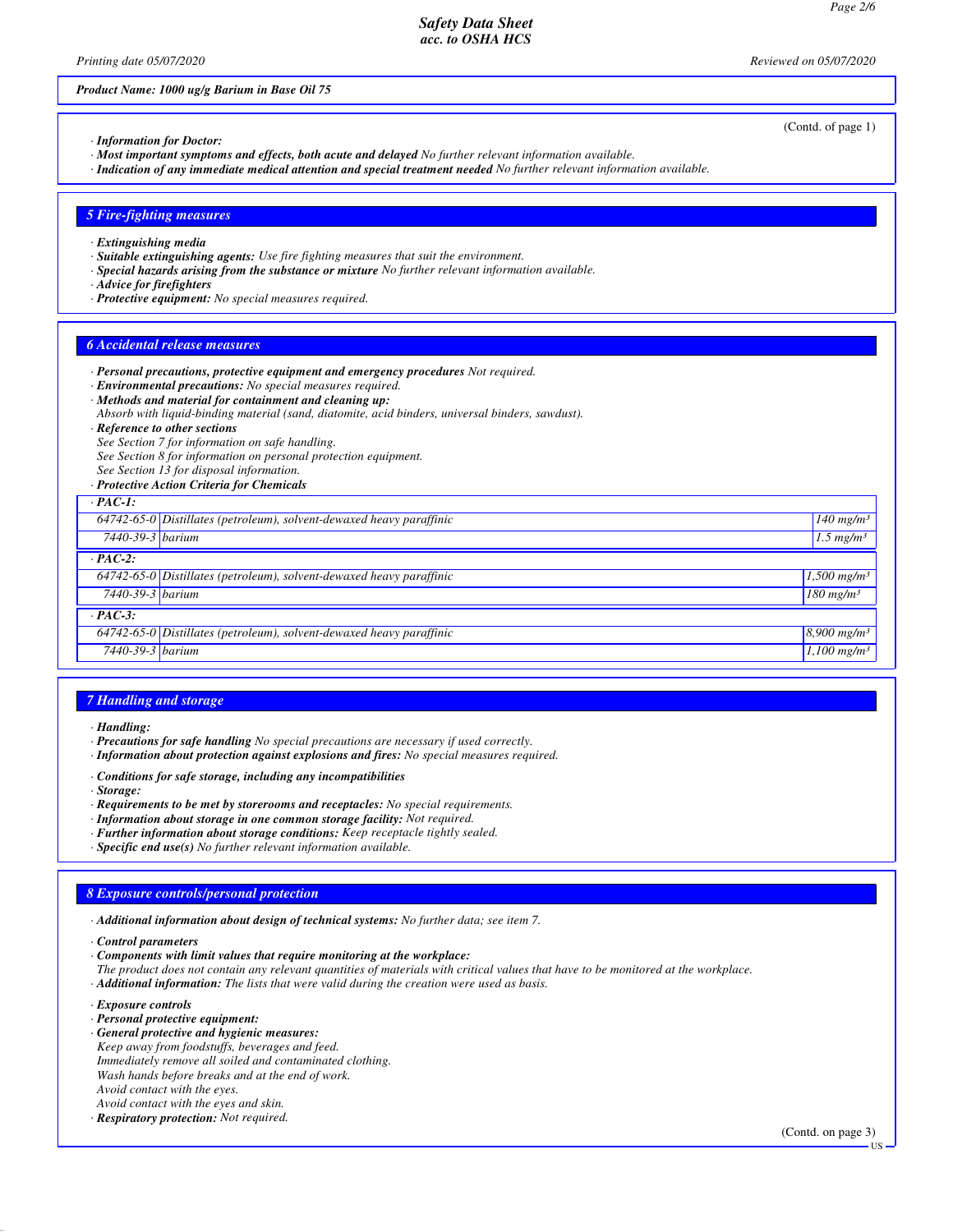*Printing date 05/07/2020 Reviewed on 05/07/2020*

# *Product Name: 1000 ug/g Barium in Base Oil 75*

(Contd. of page 2)

#### *· Protection of hands:*

*The glove material has to be impermeable and resistant to the product/ the substance/ the preparation.*

- *Due to missing tests no recommendation to the glove material can be given for the product/ the preparation/ the chemical mixture.*
- *Selection of the glove material on consideration of the penetration times, rates of diffusion and the degradation*
- *· Material of gloves*

*The selection of the suitable gloves does not only depend on the material, but also on further marks of quality and varies from manufacturer to manufacturer. As the product is a preparation of several substances, the resistance of the glove material can not be calculated in advance and has therefore to be checked prior to the application.*

*· Penetration time of glove material*

*The exact break through time has to be found out by the manufacturer of the protective gloves and has to be observed.*

*· Eye protection:*

*Tightly sealed goggles*

# **9** *Physical and chemical properti*

| <u><i>rufsicul unu chemicul propertie</i></u>                                                                                                                          |                                                                                   |  |  |  |
|------------------------------------------------------------------------------------------------------------------------------------------------------------------------|-----------------------------------------------------------------------------------|--|--|--|
| · Information on basic physical and chemical properties<br><b>General Information</b><br>$\cdot$ Appearance:<br>Form:<br>Color:<br>$\cdot$ Odor:<br>· Odour Threshold: | Liquid<br>According to product specification<br>Characteristic<br>Not applicable. |  |  |  |
| $\cdot$ pH-value:                                                                                                                                                      | Not applicable.                                                                   |  |  |  |
| Change in condition<br>Melting point/Melting range:<br><b>Boiling point/Boiling range:</b>                                                                             | Undetermined.<br>Undetermined.                                                    |  |  |  |
| · Flash point:                                                                                                                                                         | Not applicable.                                                                   |  |  |  |
| · Flammability (solid, gaseous):                                                                                                                                       | Not applicable.                                                                   |  |  |  |
| · Decomposition temperature:                                                                                                                                           | Not applicable.                                                                   |  |  |  |
| $\cdot$ Auto igniting:                                                                                                                                                 | Product is not selfigniting.                                                      |  |  |  |
| · Danger of explosion:                                                                                                                                                 | Product does not present an explosion hazard.                                     |  |  |  |
| $\cdot$ Explosion limits:<br>Lower:<br><b>Upper:</b>                                                                                                                   | Not applicable.<br>Not applicable.                                                |  |  |  |
| · Vapor pressure:                                                                                                                                                      | Not determined.                                                                   |  |  |  |
| $\cdot$ Density<br>· Relative density<br>· Vapor density<br>$\cdot$ Evaporation rate                                                                                   | Not applicable.<br>Not applicable.<br>Not applicable.<br>Not applicable.          |  |  |  |
| · Solubility in / Miscibility with<br>Water:                                                                                                                           | Not miscible or difficult to mix.                                                 |  |  |  |
| · Partition coefficient (n-octanol/water): Not applicable.                                                                                                             |                                                                                   |  |  |  |
| · Viscosity:<br>Dynamic:<br>Kinematic:                                                                                                                                 | Not applicable.<br>Not applicable.                                                |  |  |  |
| · Solvent content:<br><b>VOC</b> content:                                                                                                                              | $0.00 \%$                                                                         |  |  |  |
| <b>Solids content:</b><br>$\cdot$ Other information                                                                                                                    | 0.1%<br>No further relevant information available.                                |  |  |  |

### *10 Stability and reactivity*

*· Reactivity No further relevant information available.*

*· Chemical stability*

*· Thermal decomposition / conditions to be avoided: No decomposition if used according to specifications.*

US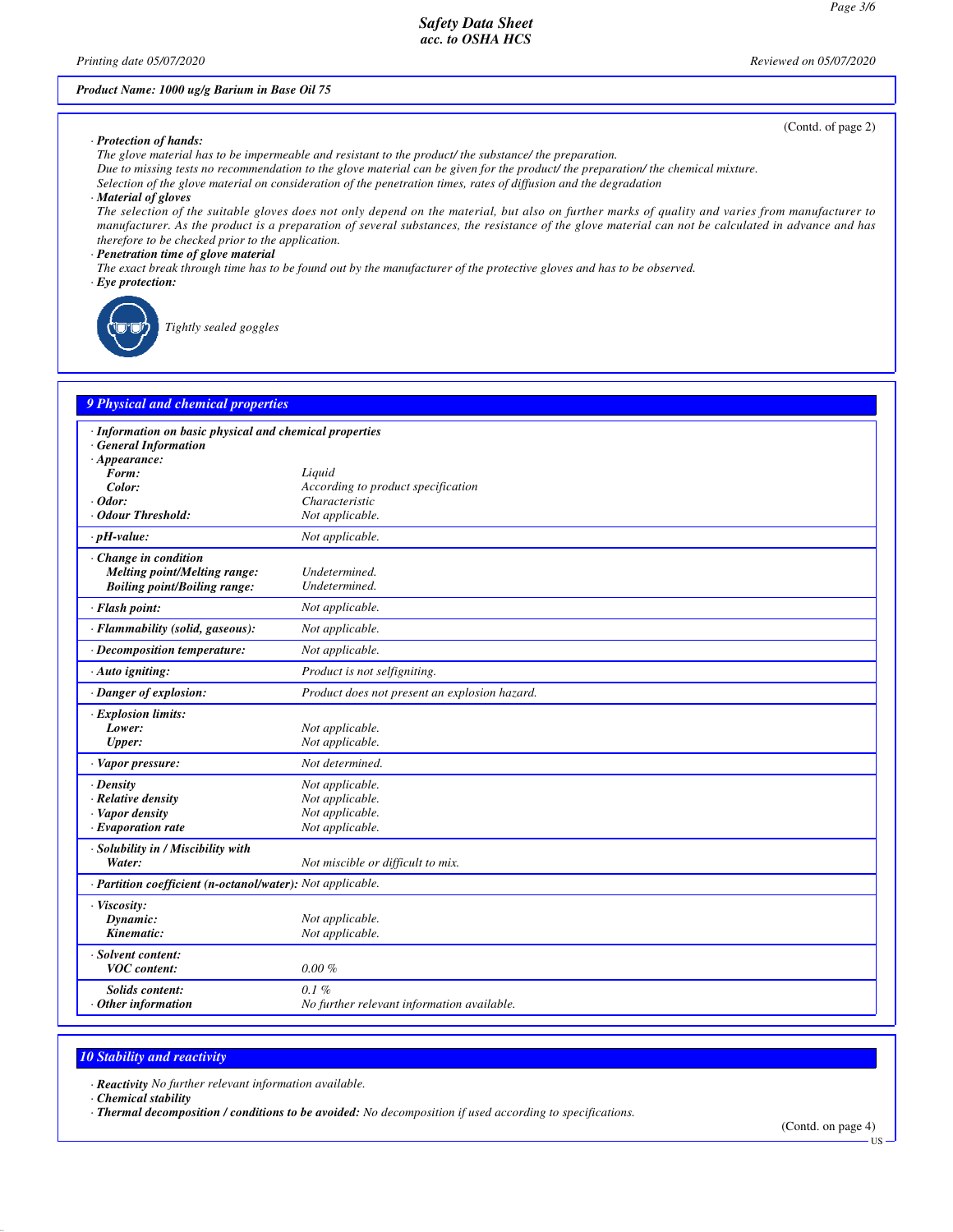### *Product Name: 1000 ug/g Barium in Base Oil 75*

- *· Possibility of hazardous reactions No dangerous reactions known.*
- *· Conditions to avoid No further relevant information available.*
- *· Incompatible materials: No further relevant information available.*
- *· Hazardous decomposition products: No dangerous decomposition products known.*

# *11 Toxicological information*

- *· Information on toxicological effects*
- *· Acute toxicity:*
- *· Primary irritant effect:*
- *· on the eye: Irritating effect.*
- *· Sensitization: No sensitizing effects known.*
- *· Additional toxicological information:*
- *The product shows the following dangers according to internally approved calculation methods for preparations: Irritant*
- *· Carcinogenic categories*
- *· IARC (International Agency for Research on Cancer)*

*None of the ingredients is listed.*

*· NTP (National Toxicology Program)*

*None of the ingredients is listed.*

*· OSHA-Ca (Occupational Safety & Health Administration)*

*None of the ingredients is listed.*

# *12 Ecological information*

- *· Toxicity*
- *· Aquatic toxicity: No further relevant information available.*
- *· Persistence and degradability No further relevant information available.*
- *· Behavior in environmental systems:*
- *· Bioaccumulative potential No further relevant information available.*
- *· Mobility in soil No further relevant information available.*
- *· Additional ecological information:*
- *· General notes: Not hazardous for water.*
- *· Results of PBT and vPvB assessment*
- *· PBT: Not applicable.*
- *· vPvB: Not applicable.*
- *· Other adverse effects No further relevant information available.*

### *13 Disposal considerations*

- *· Waste treatment methods*
- *· Recommendation: Must not be disposed of together with household garbage. Do not allow product to reach sewage system.*
- *· Uncleaned packagings:*
- *· Recommendation: Disposal must be made according to official regulations.*

(Contd. of page 3)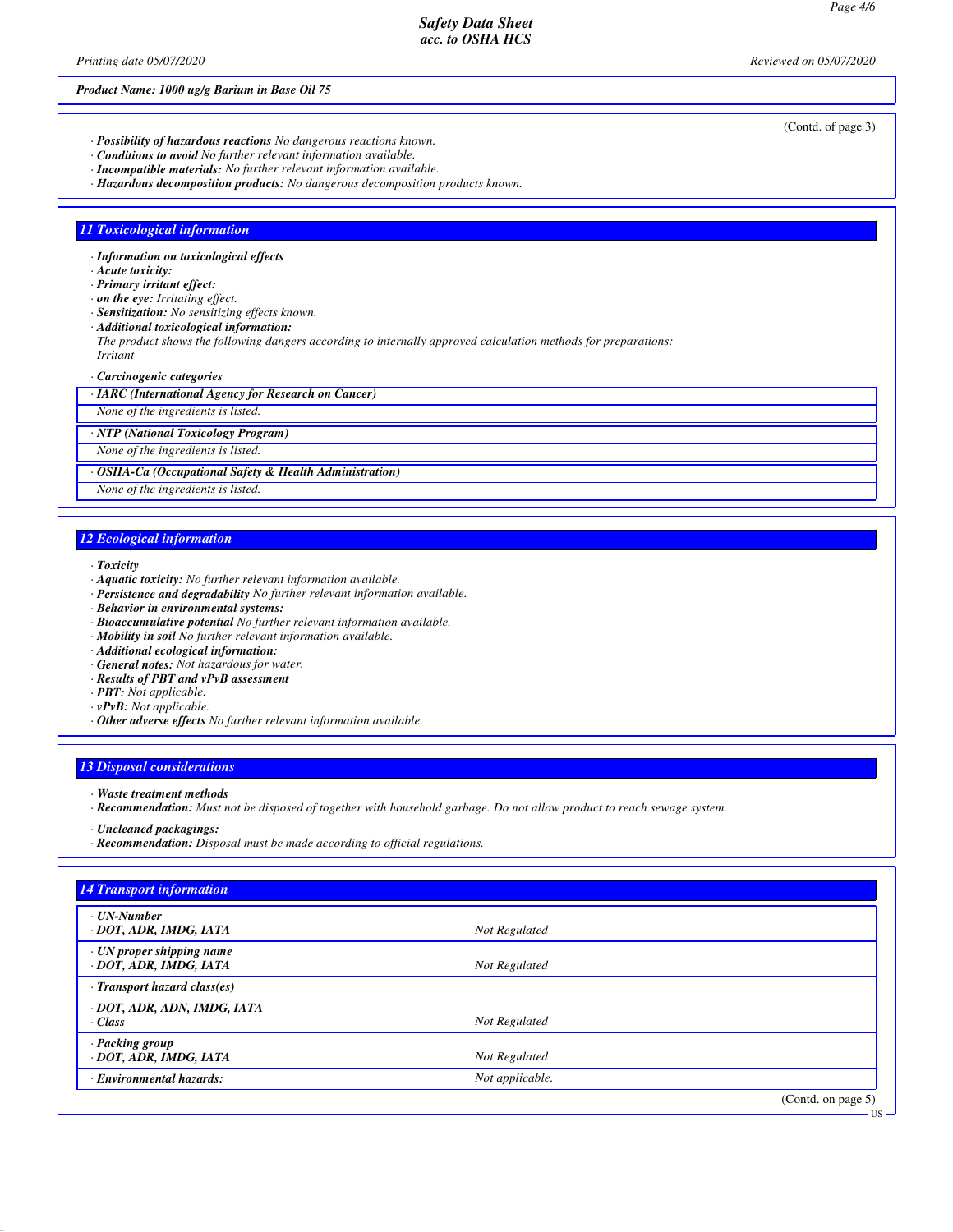*Printing date 05/07/2020 Reviewed on 05/07/2020*

*Product Name: 1000 ug/g Barium in Base Oil 75*

|                                                                            | (Contd. of page 4) |  |  |  |  |
|----------------------------------------------------------------------------|--------------------|--|--|--|--|
| $\cdot$ Special precautions for user                                       | Not applicable.    |  |  |  |  |
| $\cdot$ Transport in bulk according to Annex II of MARPOL73/78 and the IBC |                    |  |  |  |  |
| Code                                                                       | Not applicable.    |  |  |  |  |
| · UN "Model Regulation":                                                   | Not Regulated      |  |  |  |  |

### *15 Regulatory information*

| $\cdot$ Safety, health and environmental regulations/legislation specific for the substance or mixture<br>· Sara                                |                         |
|-------------------------------------------------------------------------------------------------------------------------------------------------|-------------------------|
| · Section 313 (Specific toxic chemical listings):                                                                                               |                         |
| 7440-39-3 barium                                                                                                                                |                         |
| · TSCA (Toxic Substances Control Act):                                                                                                          |                         |
| All components have the value ACTIVE.                                                                                                           |                         |
| · Hazardous Air Pollutants                                                                                                                      |                         |
| None of the ingredients is listed.                                                                                                              |                         |
| $\cdot$ Proposition 65                                                                                                                          |                         |
| Chemicals known to cause cancer:                                                                                                                |                         |
| None of the ingredients is listed.                                                                                                              |                         |
| · Chemicals known to cause reproductive toxicity for females:                                                                                   |                         |
| None of the ingredients is listed.                                                                                                              |                         |
| · Chemicals known to cause reproductive toxicity for males:                                                                                     |                         |
| None of the ingredients is listed.                                                                                                              |                         |
| · Chemicals known to cause developmental toxicity:                                                                                              |                         |
| None of the ingredients is listed.                                                                                                              |                         |
| · Carcinogenic categories                                                                                                                       |                         |
| · EPA (Environmental Protection Agency)                                                                                                         |                         |
| 7440-39-3 barium                                                                                                                                | $D,$ CBD(inh), NL(oral) |
| · TLV (Threshold Limit Value established by ACGIH)                                                                                              |                         |
| 7440-39-3 barium                                                                                                                                | A4                      |
| · NIOSH-Ca (National Institute for Occupational Safety and Health)                                                                              |                         |
| None of the ingredients is listed.                                                                                                              |                         |
| $\cdot$ GHS label elements The product is classified and labeled according to the Globally Harmonized System (GHS).                             |                         |
| · Hazard pictograms Not Regulated                                                                                                               |                         |
| · Signal word Warning                                                                                                                           |                         |
| · Hazard statements                                                                                                                             |                         |
| H320 Causes eye irritation.                                                                                                                     |                         |
| · Precautionary statements                                                                                                                      |                         |
| P <sub>264</sub><br>Wash thoroughly after handling.                                                                                             |                         |
| P305+P351+P338 If in eyes: Rinse cautiously with water for several minutes. Remove contact lenses, if present and easy to do. Continue rinsing. |                         |
| If eye irritation persists: Get medical advice/attention.<br>P337+P313                                                                          |                         |

*· Chemical safety assessment: A Chemical Safety Assessment has not been carried out.*

# *16 Other information*

*This information is based on our present knowledge. However, this shall not constitute a guarantee for any specific product features and shall not establish a legally valid contractual relationship.*

*· Department issuing SDS: product safety department · Contact: SPEX CertiPrep, LLC. 1-732-549-7144 · Date of preparation / last revision 05/07/2020 / - · Abbreviations and acronyms: ADR: Accord européen sur le transport des marchandises dangereuses par Route (European Agreement concerning the International Carriage of Dangerous Goods by Road)* IMDG: International Maritime Code for Dangerous Goods<br>DOT: US Department of Transportation<br>IATA: International Air Transport Association<br>ACGIH: American Conference of Governmental Industrial Hygienists<br>EINECS: European Inv *ELINCS: European List of Notified Chemical Substances CAS: Chemical Abstracts Service (division of the American Chemical Society) NFPA: National Fire Protection Association (USA) HMIS: Hazardous Materials Identification System (USA)*